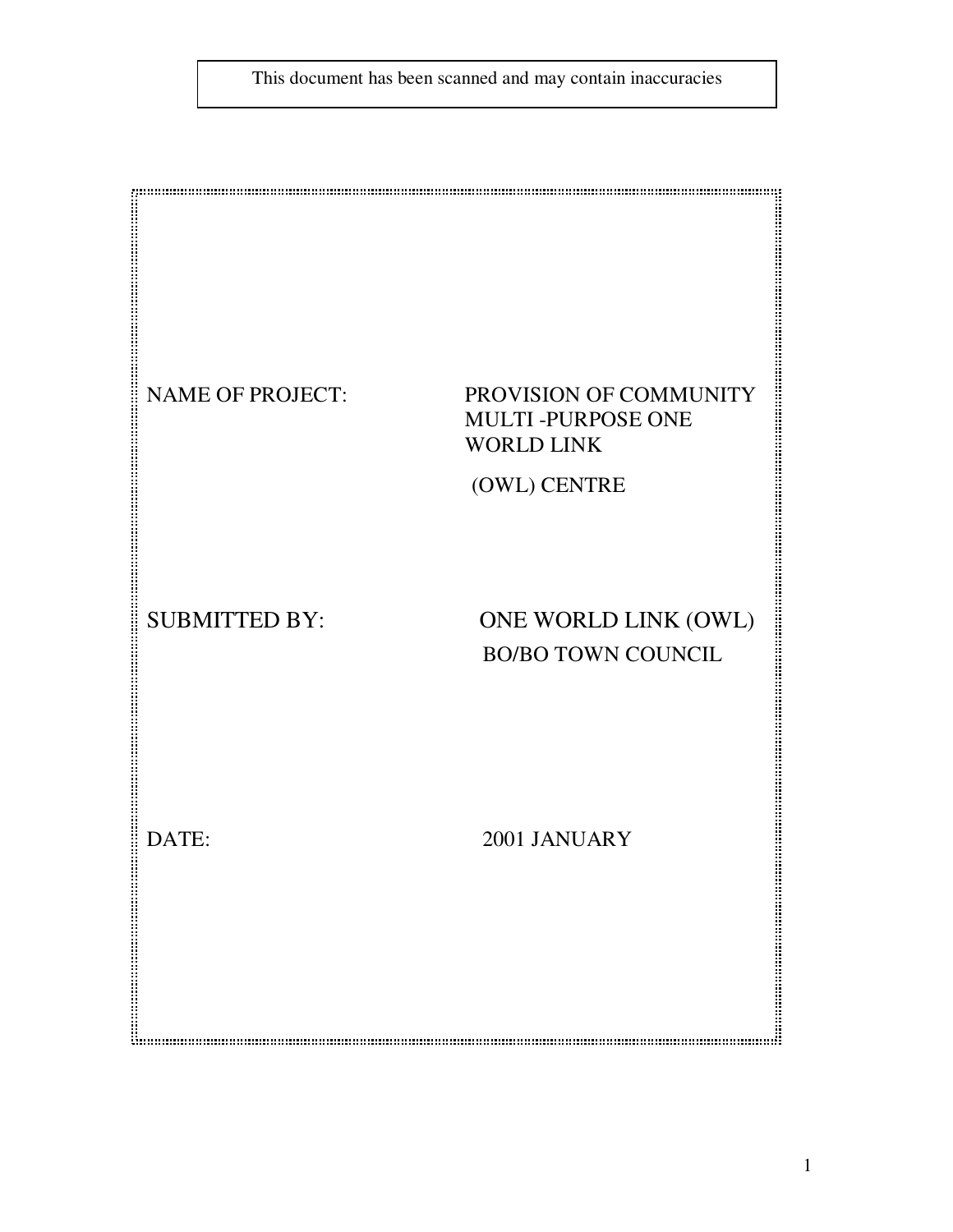## **ONE WORLD LINK BO COMMUNITY AND BO TOWN COUNCIL**

# **PROJECT PROPOSAL**

## **1. PROJECT SUMMARY**

| <b>NAME OF PROJECT:</b>         | Bo Community Rehabilitation, Reconstruction &<br><b>Capacity Building Project</b>               |
|---------------------------------|-------------------------------------------------------------------------------------------------|
| NAME OF IMPLEMENTING AGENCY:    | One World Link (OWL) - Bo Committee and Bo Town<br>Council                                      |
| <b>ADDRESS:</b>                 | C/o Planned parenthood Association of Sierra Leone<br>(PPASL).<br>4 Prince Williams Street - Bo |
| <b>CONTACT PERSON:</b>          | Joseph C. Kobba (Chairman) 4 Prince Williams<br><b>Street Bo</b><br>Tel: 032-661                |
| <b>TYPE OF PROJECT:</b>         | Community Development & Income Generating<br>Opportunities                                      |
| <b>LOCATION:</b>                | Bo Town                                                                                         |
| NUMBER & TYPE OF BENEFICIARIES: | The people of Bo town community especially Youths<br>& Children                                 |
| <b>DURATION:</b>                | Three $(3)$ years                                                                               |
| <b>TOTAL BUDGET:</b>            | Le 159,539,398                                                                                  |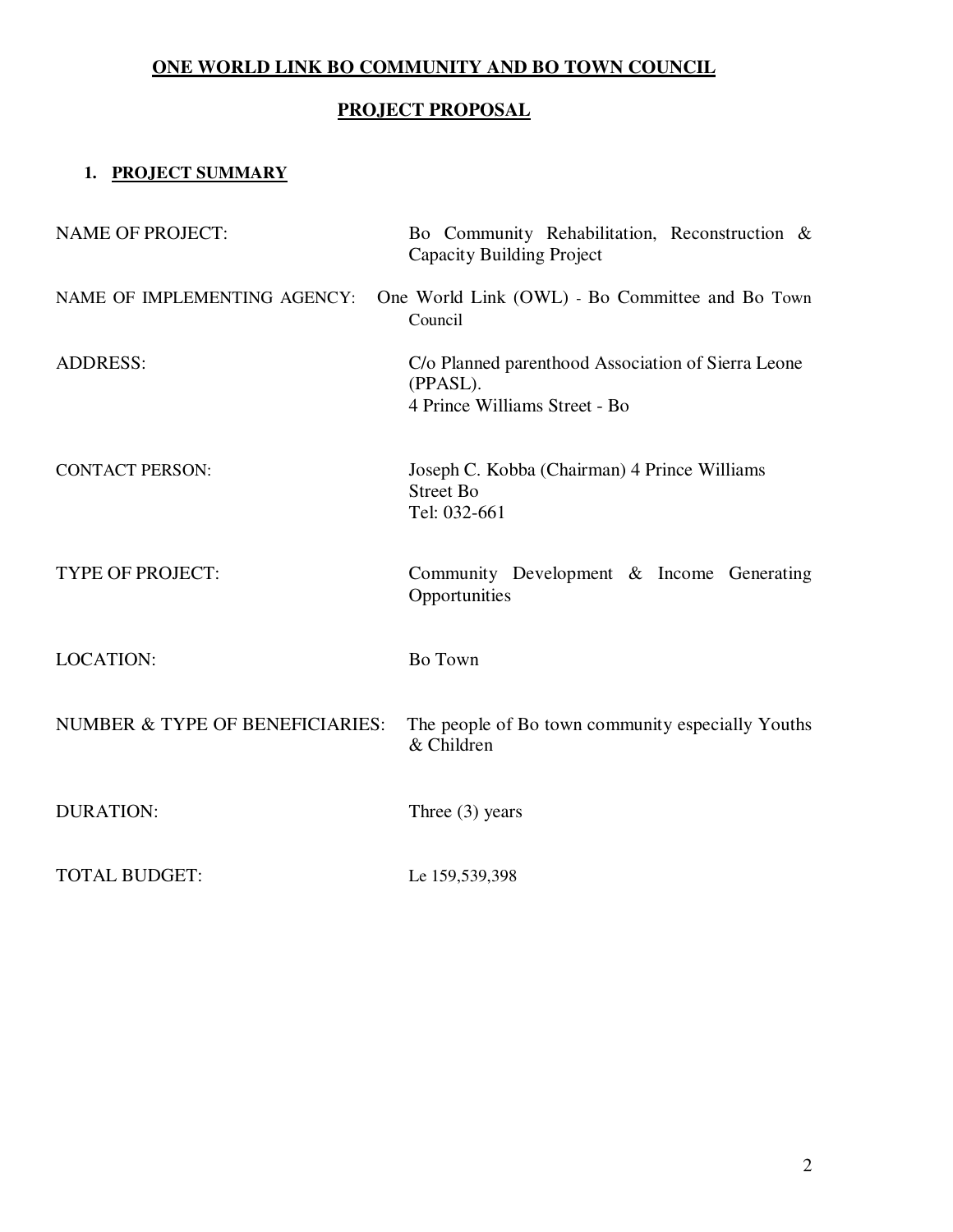## EXECUTIVE SUMMARY

This is a community development project. It is designed specifically to contribute to the efforts of reconstruction of Bo community and more significantly, to provide services especially for youths and children that will enhance their capacity for self sufficiency. Services to be provided will include

among others - skills training in arts and crafts and tailoring, income generating activities (a shop, cafe, conference hall, four guest rooms), library and adult education, literacy and drama, recreational and sport activities and communication facility e.g. .E-mail. The conference hall will be used not only for literacy and creative activities by schools and other institutions but can also be let to the public and NGOs for seminars and workshops etc.

In order to establish and equip the library, One World Link and Bo Town Council will jointly endeavour to establish collaboration with the British Council in Freetown and other interested agencies for technical and material support. OWL will also collaborate with the Ministry of Social welfare Gender and Children in the area of skills training.

More over, due to the fact that One World Link and Bo Town Council lack the technical capacity to undertake the construction of the centre, a reputable building construction firm will be contracted thus providing employment for the youths.

Furthermore, the construction of the centre will be done in 4 phases within a period of  $2 - 3$  years depending on the availability of funds. A project committee will be instituted to take responsibility of the project.

In addition, a project personnel will be recruited headed by a centre co-ordinator for the day to day running of the centre thereby providing opportunities for gainful employment of youths.

The total amount of funds required to implement this project will be in the tune of One Hundred & fifty-nine Million Five Hundred and Thirty-Nine Thousand Three Hundred and ninety-eight Leones

#### BACKGROUND AND PROBLEM STATEMENT

The just concluded ten (10) year ,war with the Revolutionary United Front (RUF) has a devastating effect on the social and economic development of the country in general and Bo in particular. During the war, the country suffered the worst atrocities and disruption ever recorded in history.

From the beginning of 1995, Bo has been the safest area in the entire country in terms of security and because of this, there has been an influx of Internally Displaced People (lOP) from all areas under rebel control. As a result of this trend of affairs, the population of the township has increased by more than 45%. A recent demographic report indicates an increase in the population of Bo from 400,000 in 1991 to 800,000 in 1999. The immediate effect of this development has been overcrowding extreme poverty and environmental degradation. It must also be noted that out of the total population figure indicated above 60% of them are youths, mostly unemployed and unskilled. This category of youths can be potentially dangerous to society if their needs are not properly addressed.

Notwithstanding the intervention of the Sierra Leone Government, under the National Commission, Disarmament, Demobilization and Reintegration (NCbDR) programme, and other NGOs, in addressing the problem of poverty and skills training, the facilities are still inadequate. Training are needed in the areas of arts and crafts, tailoring, literacy and health education among others.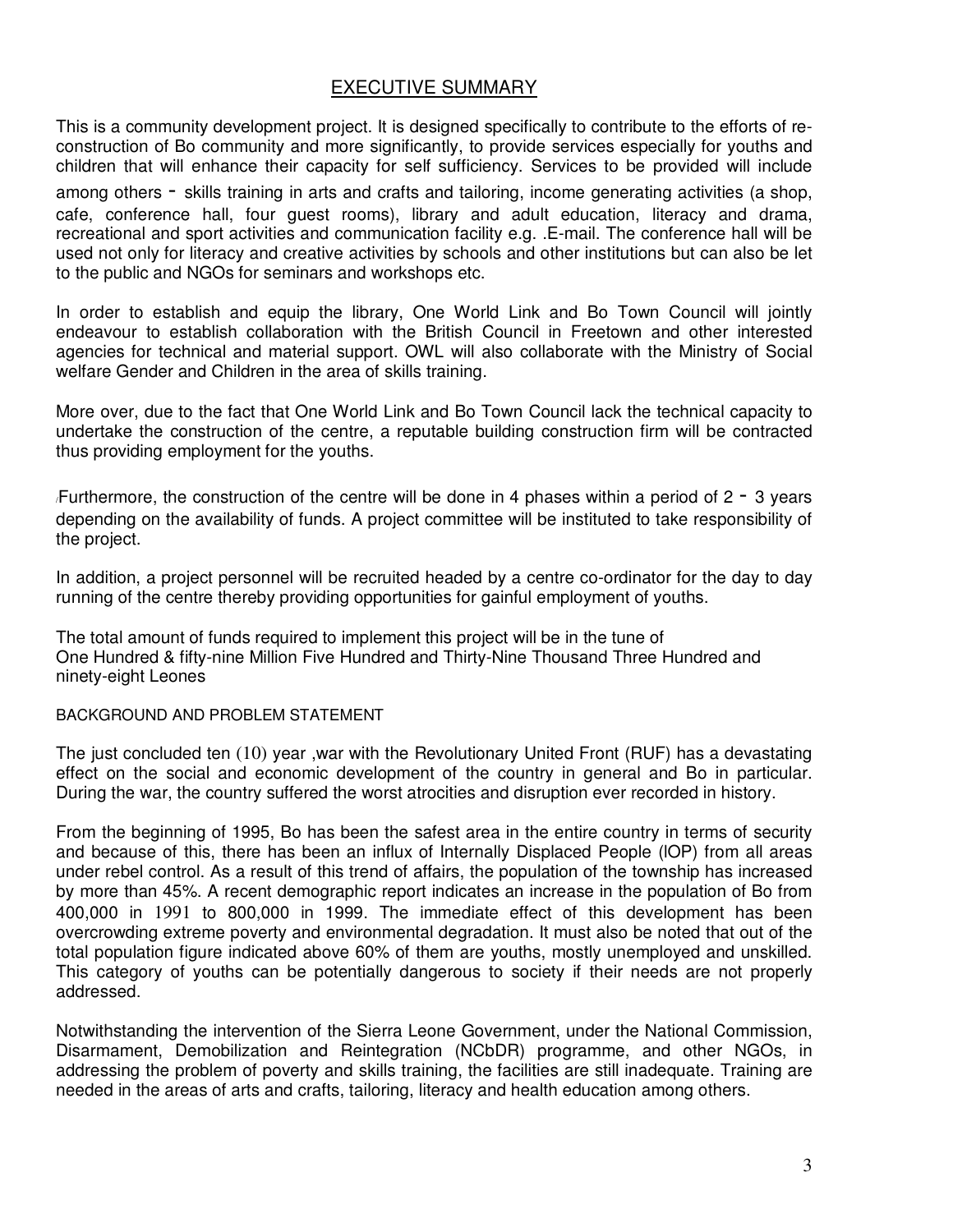Bo as the second city of Sierra Leone has expanded physically and demographically over the years but not with corresponding expansion in infrastructure and amenities. For example, there is only one community hall for the whole township which is managed by the Bo Town Council and by all indication can no longer sufficiently meet the needs and demands of the community in terms of venue for meetings, seminars, creative art activities (e.g.) drama etc.

The same goes for the town library which now lacks sufficient sitting accommodation due to the rapid growth of the population of library users. It is not also easily accessible because of its location, which is far away from the centre of the town.

Finally, there is a problem of lack of recreational facilities in the Bo community for all category of people but more particularly for youths and children.

It is in the light of the above problems that One World Link (OWL) - Bo and the Bo Town Council have proposed to undertake the construction of a multi-purpose centre in order to contribute to the efforts in re-building the Bo community involving youths in self employment activities to alleviate poverty.

#### OBJECTIVE OF THE PROJECT

#### LONG TERM OBJECTIVE

To contribute to the re-building of Bo community and involving youths in self employment activities and to alleviate poverty. .

#### SPECIFIC OBJECTIVE

- 1. To train at least 50 youths in art/crafts and tailoring annually in the Bo community at the end of 2003
- 2. To reduce the current level of unemployment among youths in the Bo community by 5% at the end of 2003
- 3. To promote literacy and creative activities among youths in the Bo community at the end of 2003
- 4. To provide a communication centre for the Bo community at the end of the project (e.g.. E-mail)
- 5. To provide an enabling environment for recreation, sporting and trauma healing in the Bo community.

#### IMPLEMENTATlON STRATEGY AND ACTIVITY PLAN

The construction of the multi-purpose centre will be done through the engagement of a building contractor from a recognised firm. The construction will be done by phases in a period of 3 (three) years or 36 months

A total number of seven (7) members will be selected from One World Link (OWL) - Bo Town Council and Bo Koloseum to form the project management committee that will take responsibility of the project.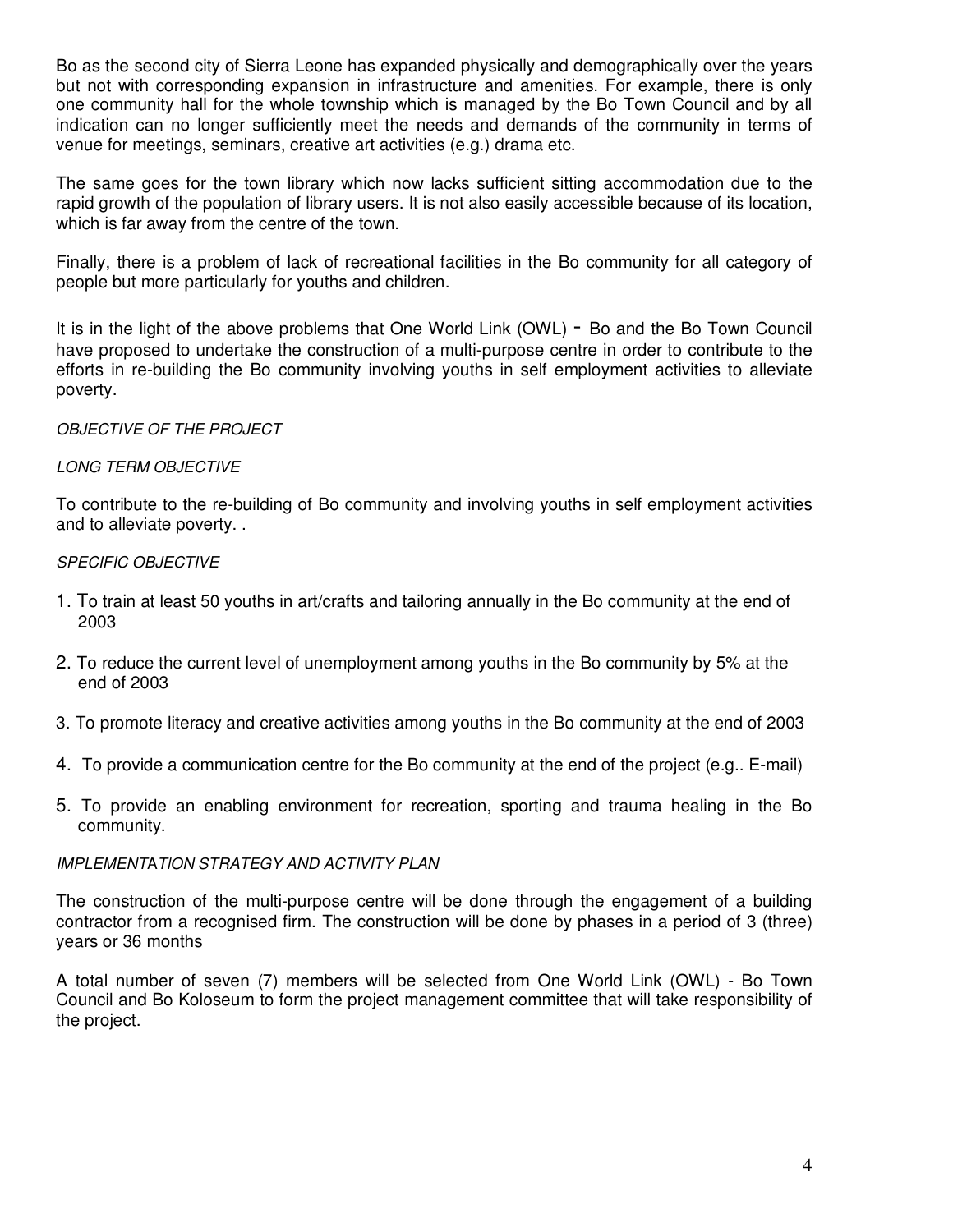The members shall include the chairman or nominee of One World Link (OWL), treasurer and secretary. Collaboration will be established with the British Council library in Freetown for both technical and material assistance OWL will also collaborate with the Ministry of Social Welfare Gander and children in the areas of skills training and recreation for children.

| $2001 - 2002$           |                               | <b>ACTIVITY PLAN</b>               |                    |                              |  |
|-------------------------|-------------------------------|------------------------------------|--------------------|------------------------------|--|
|                         |                               |                                    | PERSON'S           | <b>CRITICAL</b>              |  |
| <b>NO</b>               | <b>ACTIVITY</b>               | <b>TIME FRAME</b>                  | <b>RESPONSIBLE</b> | <b>ASSUMPTION</b>            |  |
|                         |                               |                                    | Chairman           | Favourable                   |  |
|                         |                               |                                    | (OWUBTC            | responses from               |  |
| $\mathbf{1}$            | Processing of land and        |                                    |                    | Ministry of land             |  |
|                         | building documents            | One (1) month                      |                    | housing                      |  |
|                         |                               |                                    |                    | environment                  |  |
|                         | Hiring of building contractor |                                    |                    | <b>Availability of funds</b> |  |
| $\overline{2}$          |                               | One (1) month                      | Project            |                              |  |
|                         |                               |                                    | committee          |                              |  |
|                         | Clearing and preparing of     |                                    |                    |                              |  |
| 3                       | building site                 | Two (2) weeks                      | Contractor         | - do-                        |  |
|                         | Procurement of building       |                                    |                    |                              |  |
| $\overline{\mathbf{4}}$ | materials (local imported)    | Two (2) weeks                      | - do-              | - do-                        |  |
| 5                       | Making of building blocks     | One (1) month                      | - do-              | - do-                        |  |
|                         | Substructure (foundation      |                                    |                    |                              |  |
| 6                       | and filling                   | One (1) month                      | - do-              | <u>- do-</u>                 |  |
|                         | Superstructure                |                                    |                    | $-do-$                       |  |
| $\overline{7}$          | (internal/external wall,      | Six (6) months                     | - do-              |                              |  |
|                         | lintels)                      |                                    |                    |                              |  |
|                         |                               |                                    |                    |                              |  |
| 8                       | Roofing                       | One (1) month                      | - do-              | - do-                        |  |
|                         | Plastering and converting     |                                    |                    |                              |  |
| 9                       | floor                         | Three (30 months                   | - do-              | - do-                        |  |
|                         | Electrical installation and   |                                    |                    |                              |  |
| 10                      | plumbing                      | Three (3) months                   | - do-              | - do-                        |  |
| 11                      | Finishing (doors & window)    | Three (3) months                   | - do-              | - do-                        |  |
|                         | Painting externallinternal    |                                    |                    |                              |  |
| 12                      | tillinQ and decoration        | Four 4) months                     | - do-              | - do-                        |  |
| 13                      | FurnishinQ and decoratinQ     | Two (2'months                      | - do-              | $-do$ -                      |  |
| 14                      | Making of VIP toilet          | Two (2 months                      | - do-              | - do-                        |  |
|                         | Purchasing of                 |                                    |                    |                              |  |
| 15                      | communication equipment,      |                                    | - do-              | - do-                        |  |
|                         | material set & games          | Four (4) months                    |                    |                              |  |
| 16                      | Recruitment of personnel      | $\overline{\text{Two}}$ (20 months | do-                | do-                          |  |
| 17                      | Official opening              |                                    | $\overline{d}$     | $\overline{d}$               |  |

### MONITORING AND EV ALUATION

i. Financial Performance of the project

The One World Link (OWL) and Bb Town Council will set up a sub-committee that will monitor on monthly basis the performance of the project. This sub committee will include:

The Treasurer of One World Link (OWL)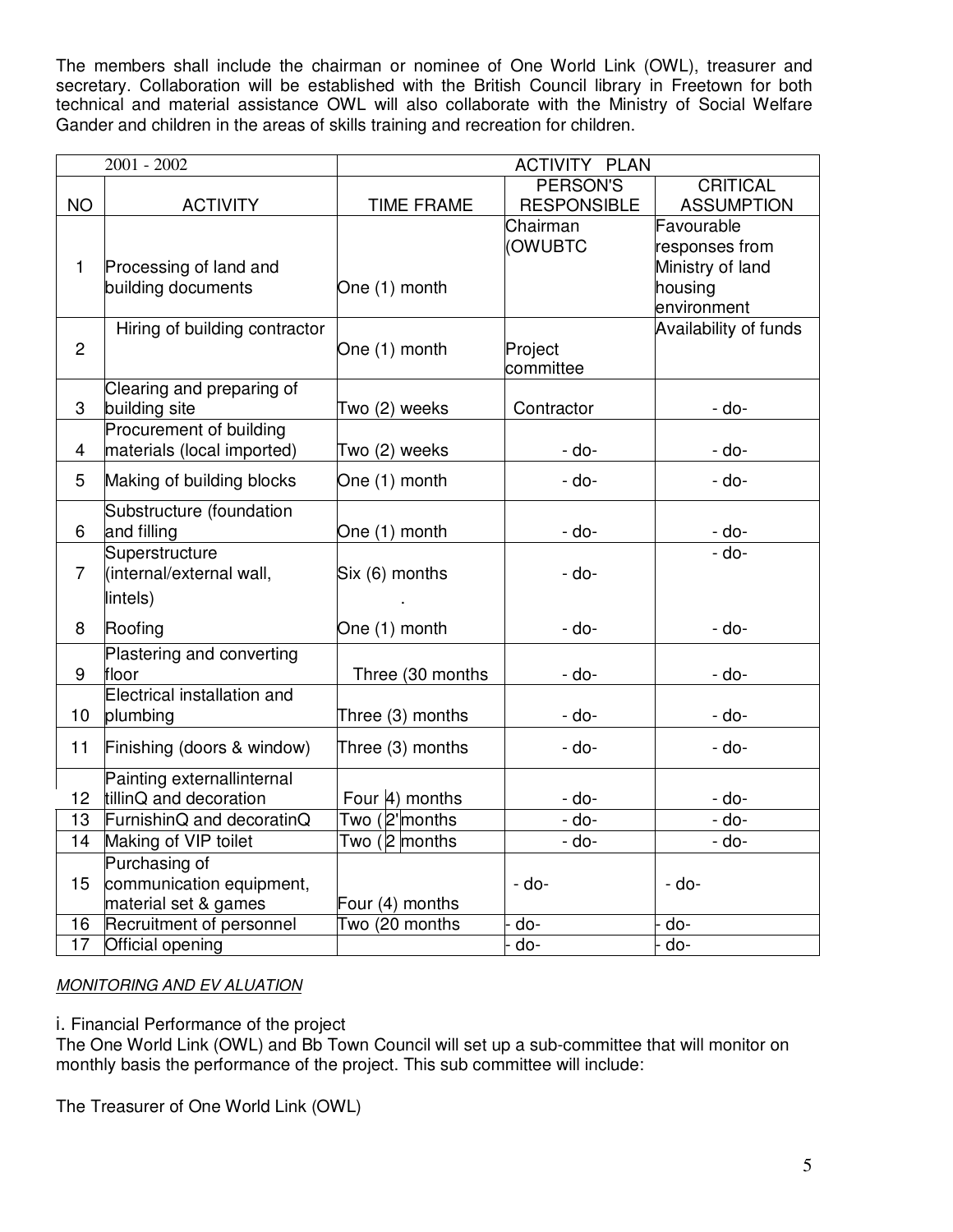## The Treasurer of Bo Town Council

The Chairman of One World Link (OWL)

The Deputy Town Clerk, Bo Town Council Two (2) representatives from the Bo community

The terms of reference of the above committee will be to review the progress being made in the construction and to ensure that the funds are being utilized as provided for.

At least one year after the completion of the construction the management of the centre will conduct simple survey to determined the perception of the beneficiaries about the facilities being offered. After two years of operation the project will be evaluated to ascertain its viability, impact and for modification.

|                |                                             | <b>MEASURABLE</b>                | <b>MEANS</b><br>OF      |                                      |
|----------------|---------------------------------------------|----------------------------------|-------------------------|--------------------------------------|
| <b>NO</b>      | NARRATIVE SUMMARY                           | PERFORMANCE<br><b>INDICA TOR</b> | <b>VERIFICATION</b>     | <b>CRITICAL</b><br><b>ASSUMPTION</b> |
|                | To train at least 50 youths                 | 50 youths received               |                         | Favourable                           |
|                | in art/craft and tailoring in               | training annually in             | Annual                  | political/climate<br>and             |
| 1              | Bo community annually at<br>the end of 2003 | art/craft and tailoring          | report                  | availability of funds                |
|                | To reduce the cement level                  |                                  |                         | Favourable<br>security               |
|                | unemployment among<br>of                    | At least 50 youths               | Monthly                 | and situation and                    |
| 2              | youth in the Bo community                   | gain self                        | annual reports          | A vailability of funds               |
|                | by 5% at the end of 2004                    | employment                       |                         |                                      |
|                | To<br>promote<br>literacy                   | and Literacy activities like     |                         |                                      |
|                | creative<br>activities                      | amongschool debate, quiz         |                         |                                      |
| 3              | youths at the end of 2004                   | competition                      | areMonthly<br>and       | - do-                                |
|                |                                             | mounted<br>at                    | the annual report       |                                      |
|                |                                             | centre                           |                         |                                      |
|                | To<br>provide                               | aCommunication                   |                         |                                      |
|                | communication<br>centre                     | for equipment, computer          |                         |                                      |
| $\overline{4}$ | the Bo community at the                     | with<br>e-mail                   | facility Monthly<br>and | - do-                                |
|                | end of the project                          | and a video set and              | annual report           |                                      |
|                |                                             | satellite dish installed         |                         |                                      |
|                |                                             | at the centre                    |                         |                                      |
|                | To provide an<br>enabling                   | Games material and               |                         |                                      |
|                | environment for recreation,                 | equipment, toys and              |                         |                                      |
| 5              | Sporting<br>and                             | traumamusical<br>for<br>set      |                         | do-                                  |
|                | healing                                     | entertainment<br>are             | Annual report           |                                      |
|                | Activities in the Bo Town                   | provided<br>the<br>at            |                         |                                      |
|                | Community at the end of                     | Youths and<br>centre.            |                         |                                      |
|                | 2004.                                       | full<br>adults<br>have           |                         |                                      |
|                |                                             | the<br>access<br>to              |                         |                                      |
|                |                                             | facilities                       |                         |                                      |

The following activities will be undertaken:

. Preparing and processing of land and building documents . Secure funding for implementation

- . Engaging of a building contractor/engineer
- . Preparation of building
- . Procurement of building materials (Iocal/import)
- . Substructure -. foundation
- . Superstructure- External wall, lintels, beams, doors etc. . Finishing (floor, plastering)
- . Electrical installation and plumbing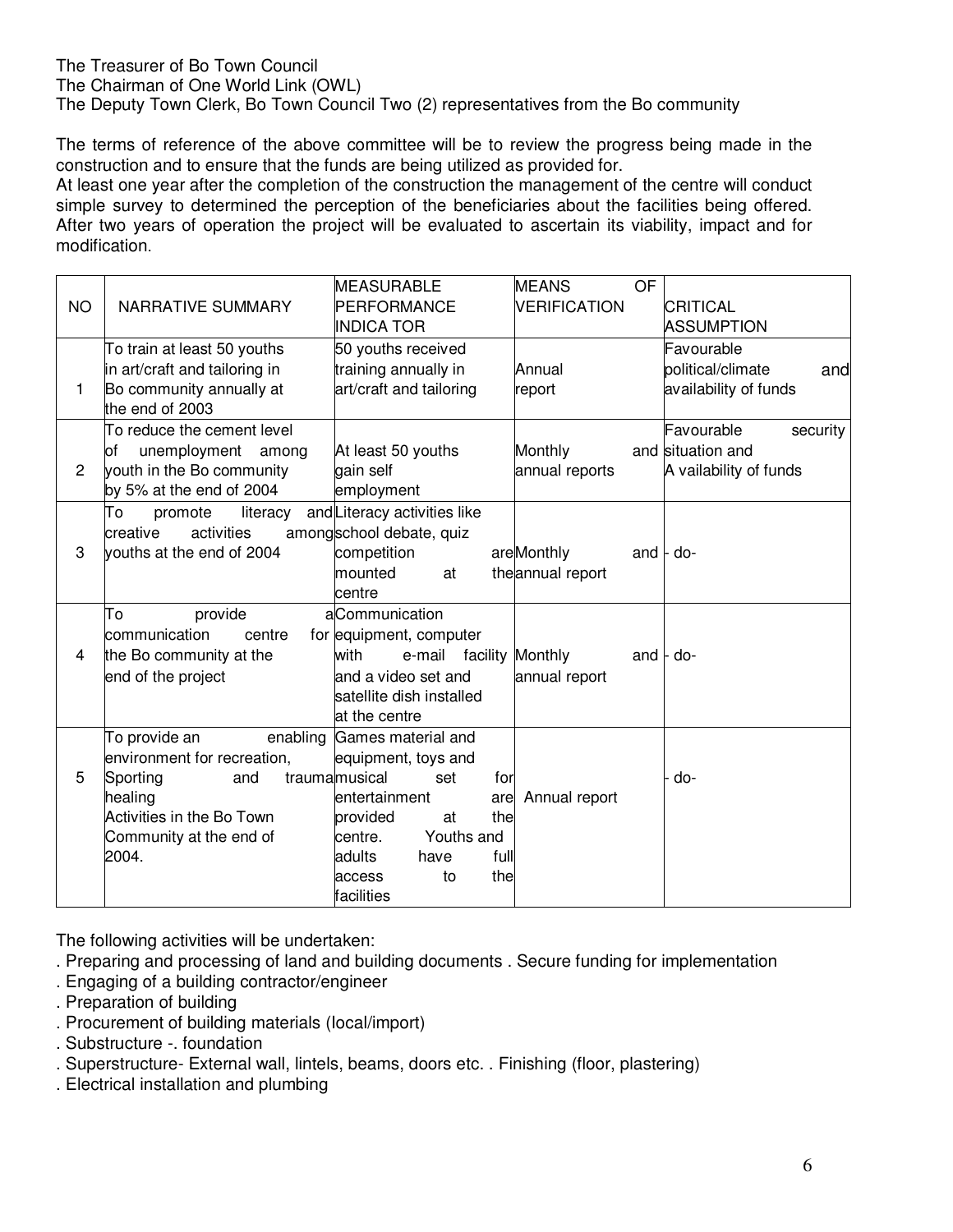- . Painting, tiling and decoration
- . Furnishing and finishing
- . Staffing
- . Procurement of in door games materials . Installation of computer with 6 mail
- . Purchase of furniture for communication . Satellite dish, equipment
- . V.I.P Toilet
- . Official opening

### INSTITUTIONAL CAPACITY

a. Background of the Organization;

The One World Link (OWL), Bo committee is a voluntary, charitable and friendship link organisation between Bo district in Sierra Leone and Warwick district in the United Kingdom. It was established in 1980 through the effort of Mrs. Jane Knight of Leamington Spa, Warwick /District, United Kingdom and some members of the Bo community.

b. Aim of One World Link (OWL):

The aims of the Link include:

- i. To give a better mutual understanding of the hopes, fears and problems leading to an understanding between the two districts
- ii. To maintain friendly relations, unity, co-operation and international understanding among fellow members of the Link.
- c. Obiective:

The Link has the following objectives.

- i. To introduce groups and individuals in both countries to each other which will serve as a focal point for sharing knowledge and experiences among Link members.
- ii. To ensure that the Link helps to preserve and protect the rights of people to determine their own future based upon first hand knowledge of their individuals, groups and cultures, and shall not be used as a vehicle for political, religious, tribal or other ends.

#### d. Structure:

The Link is consisted of volunteers, social groups, organisations, clubs and schools. The total volunteer membership is over 100.

The executive and governing organs of the Link includes: The Annual General Assembly (AGA)

The executive committee headed by a chairman. The health sub-committee

The project sub-committee

The financial sub-committee

The social sub - committee